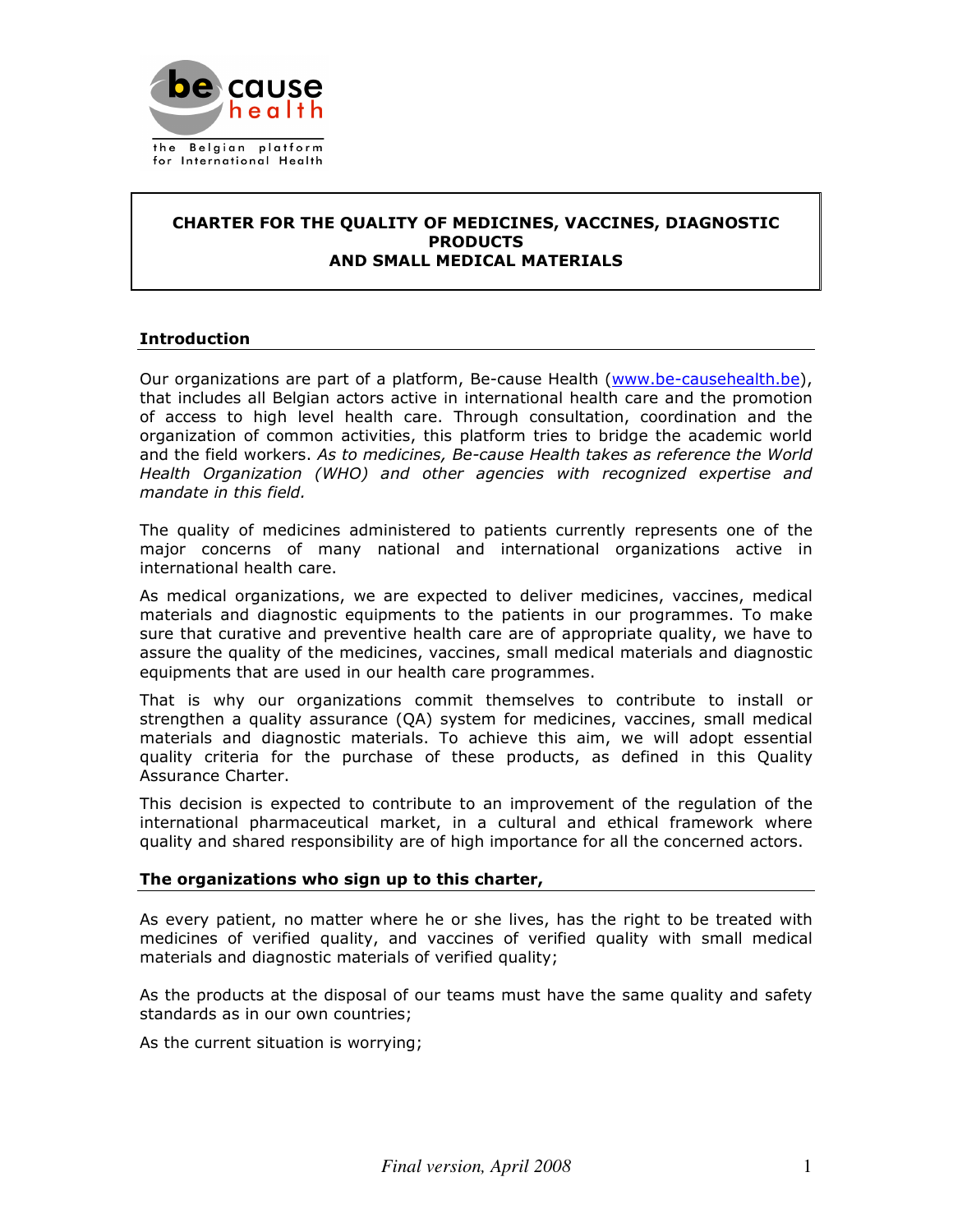# Adopt the following Quality Assurance system for medicines, vaccines, small medical materials and diagnostic devices:

To guarantee the quality of the products at the disposal of the projects of our organizations in resource-poor contexts, the medicines, vaccines, medical materials and the in vitro diagnostic medical devices which we consider essential, must comply with:

- the norms and standards defined by the WHO (see technical reports<sup>1</sup>)
- the acknowledged International Pharmacopeias<sup>2</sup>
- the norms and the standards defined by the International Society for Blood Transfusion (ISBT)(see technical reports<sup>3</sup>)
- or the norms and standards defined by the European Union (EU), only for the products mentioned in the Annex II A and B of the Directive 98/79/EC of the EU (see technical reports<sup>4</sup>).
- Ou aux normes et standards définis par l'Union Européenne (U.E.) uniquement pour les produits repris dans l'Annexe II A et B de la Directive 98/79/EC de l'U.E. (cf. rapports techniques $5$ ).

We consider the following products de facto to be qualified for our organization:

- all pharmaceutical products pre-qualified by the WHO Pre-qualification Project;
- all pharmaceutical products registered in a high-regulated country (list of ICH: European Union, United States and Japan) and which are in our list of essential medicines;
- all vaccines pre-qualified by the WHO;
- all vaccines registered in a high-regulated country, and which are in our list with essential products;
- all medical materials and in vitro diagnostic medical devices, qualified or prequalified by the WHO and/or by the International Society for Blood Transfusion (ISBT);
- all in vitro diagnostic medical devices authorized in Europe and included in the annex II A and B of the directive 98/79/EC from the European Union and which are in our list of essential products;
- all medical materials and diagnostic medical devices authorized in a highregulated country (United States) and which are in our list of essential products.

We reserve the right to verify that products that do not meet the above criteria comply with the appropriate standards (see annexes 1 and 2). These evaluations

 $\overline{a}$ 

 $1$  WHO Technical Report Series 937/ WHO Expert Committee on specifications for pharmaceutical preparation, 40th report and any updates ; http://www.who.int/diagnostics\_laboratory/evaluations/en/;

http://www.who.int/std\_diagnostics/publications/manuals/default.htm ; http://www.wpro.who.int/sites/rdt (date accès : 24/10/2007).

<sup>2</sup> WHO International Pharmacopoeia, US Pharmacopeia, British Pharmacopeia, European Pharmacopeia.

<sup>&</sup>lt;sup>3</sup> http://www.icbs-web.org/page11.html (date accès : 24/10/2007).

<sup>&</sup>lt;sup>4</sup> htt<u>p://europa.eu.int/eur-lex/lex/LexUriServ/site/en/consleg/1998/L/01998L0079-20031120-en.pdf (date accès : 24/10/2007)<br><sup>5</sup> <u>http://europa.eu.int/eur-lex/lex/LexUriServ/site/en/consleg/1998/L/01998L0079-20031120-en.pd</u></u>